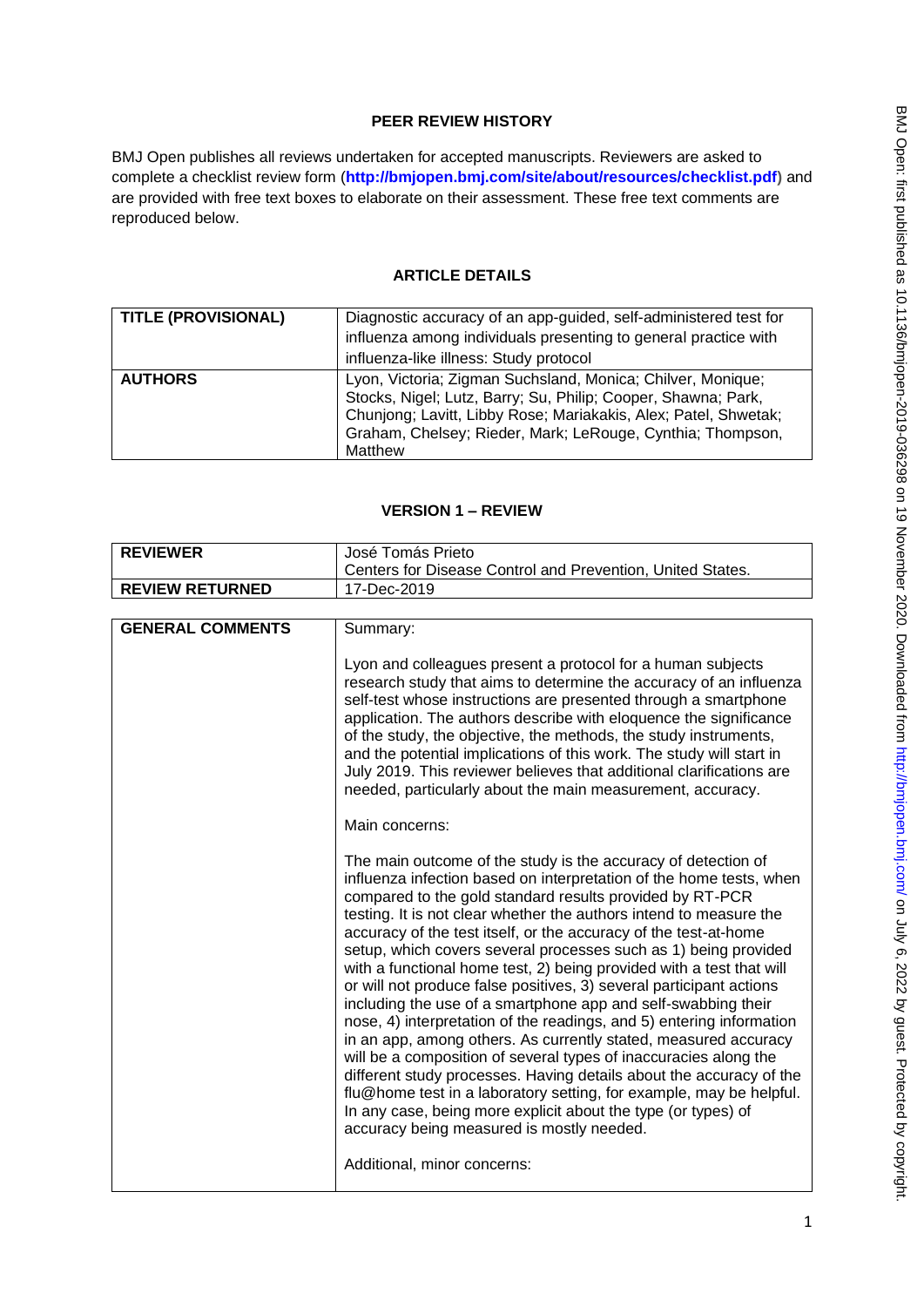| - Page 9: "There has not been any prior testing of the app in<br>Australia". Has there be any prior testing of the flu@home test in<br>Australia? All references used to calculate the sample size seem<br>to come from US contexts, suggesting that the sample size may<br>be too optimistic for a new environment.                                                                                                                                                                                                                                                                                                                                                                                                                                                 |
|----------------------------------------------------------------------------------------------------------------------------------------------------------------------------------------------------------------------------------------------------------------------------------------------------------------------------------------------------------------------------------------------------------------------------------------------------------------------------------------------------------------------------------------------------------------------------------------------------------------------------------------------------------------------------------------------------------------------------------------------------------------------|
| - The flu@home test will very likely produce false positive and<br>false negative results. For the benefit of participants, there seems<br>to be a need to embed a new study process when contradictory<br>results will arise from the flu@home when compared to RT-PCR<br>results. All positive results at home will be handled in the same<br>way: participants will be given links to usual care                                                                                                                                                                                                                                                                                                                                                                  |
| recommendations. If this comes with a positive RT-PCR result,<br>perfect, the GP will get in touch with the participant. But what if a<br>flu@home test is positive, but RT-PCR is negative? Will the<br>patient be made aware of this? Or what if the home test is                                                                                                                                                                                                                                                                                                                                                                                                                                                                                                  |
| negative, but RT-PCR is positive? The patient will receive a call<br>from the GP, but the test@home will have previously indicated a<br>negative result for influenza.                                                                                                                                                                                                                                                                                                                                                                                                                                                                                                                                                                                               |
| - Related to the previous point, the patient survey does not seem<br>to include questions about the general feeling of testing positive for<br>influenza at home. This reviewer believes it may cause some type<br>of distress among patients, and it may be helpful to evaluate.<br>- The patient survey seems to include several questions that are<br>not directly linked to the study objective. For example, how will<br>questions "How many bedrooms are in your home?" or "In the past<br>week, have you been in contact with any children under five years<br>old for over an hour?" be used? A predictive model using<br>responses to these questions may not be relevant. A revision<br>seems necessary to curate the list of questions in the participant |
| survey.<br>- Data will be encrypted when transmitted to online services for<br>storage. Is data deleted after transmission? It is not clear whether<br>the app will store information locally. If yes (even if it's just in<br>cache memory), will this data be encrypted too? How? This is<br>important because the app collects sensitive information about<br>participant's health and risk factors that could be visible to<br>unauthorized people.                                                                                                                                                                                                                                                                                                              |
| - The protocol background could be enriched by including<br>references to previous studies that have evaluated the<br>effectiveness of smartphone-based data collection of ILI symptoms<br>both in high and low-income settings.                                                                                                                                                                                                                                                                                                                                                                                                                                                                                                                                     |

| <b>REVIEWER</b>        | Landelle Caroline<br><b>Grenoble Alpes University Hospital</b><br>France |
|------------------------|--------------------------------------------------------------------------|
|                        |                                                                          |
| <b>REVIEW RETURNED</b> | 06-Mar-2020                                                              |

| <b>GENERAL COMMENTS</b><br>I have reviewed this protocol with great interest and I thank you for<br>this opportunity.<br>The study is interesting and promising. A self-administered test<br>could indeed be very useful in primary care considering the very<br>high incidence of influenza infection. The app helps to interpret the<br>result and have also an educative impact. However there are<br>some points I would like to discuss. The overall quality of the<br>protocol is good but there is one major modification and a few<br>minor modifications that should be made before considering this<br>article for publication.<br>Major modification: |
|------------------------------------------------------------------------------------------------------------------------------------------------------------------------------------------------------------------------------------------------------------------------------------------------------------------------------------------------------------------------------------------------------------------------------------------------------------------------------------------------------------------------------------------------------------------------------------------------------------------------------------------------------------------|
|                                                                                                                                                                                                                                                                                                                                                                                                                                                                                                                                                                                                                                                                  |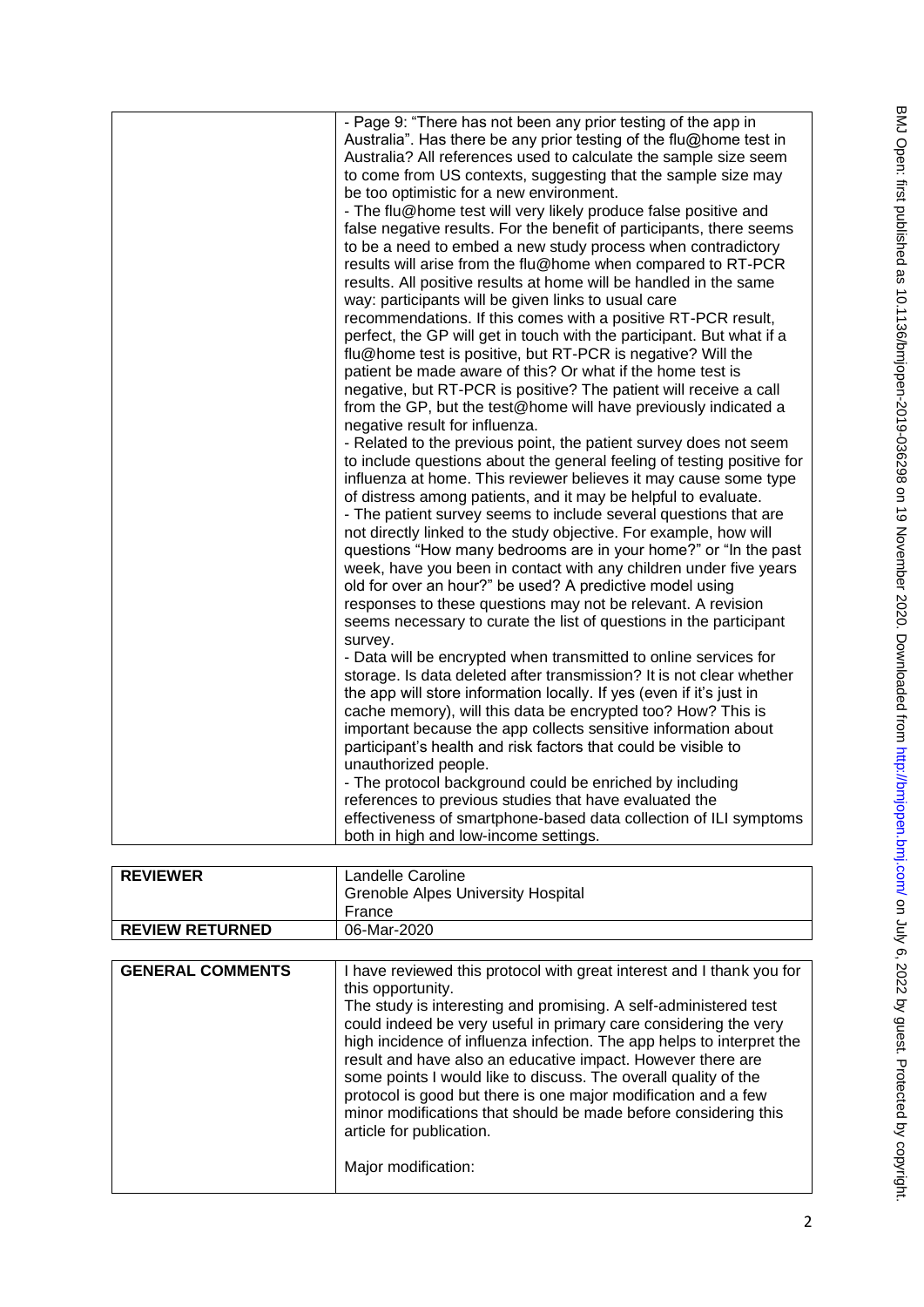| About the main outcome, you say you want to assess the<br>"accuracy of detection of influenza infection". I find this formulation<br>too vague. You should be more precise about your objective and<br>the results you expect. Do you expect your test to be as effective<br>as gold standard? If not, what is the tolerance threshold? Is the<br>test objective to rule out flu or rule in flu (positive predictive value,<br>negative predictive value, sensibility, specificity)?                                                  |
|---------------------------------------------------------------------------------------------------------------------------------------------------------------------------------------------------------------------------------------------------------------------------------------------------------------------------------------------------------------------------------------------------------------------------------------------------------------------------------------------------------------------------------------|
| Minor modifications:                                                                                                                                                                                                                                                                                                                                                                                                                                                                                                                  |
| In your introduction, you say that one of the advantages of this test<br>is that it would allow patients to self-diagnose themselves so they<br>can be treated more quickly. Are antivirals like oseltamivir<br>available without a prescription from a physician in the Australian<br>health system? Because if it is not the case, that would mean that<br>patients would still need to see their GP to get a prescription.<br>Please, develop this point.                                                                          |
| Also in your introduction, you state that influenza is responsible for<br>378 deaths per year. I don't find this figure in your references. In<br>reference 2, authors say "87 deaths were recorded in which<br>influenza was signified as the direct cause of death". They also<br>say "the true number of deaths attributable to influenza is known to<br>be considerably higher". In reference 3, authors say that influenza<br>causes more than 3000 deaths per year in Australia. Could you<br>check the number of "378 deaths"? |
| About the flu@home app, I read in the study that this software was<br>developed in the USA and previously tested in this country. In<br>spite of this, I notice no reference about it in your article. Should it<br>be understood that no formal study was conducted in the United<br>States?<br>If such is the case, could you explain the reasons for performing<br>the study in Australia rather than the United States?                                                                                                           |
| About the self-test kit, you write that it is a customized version of a<br>commercial test. Perhaps it would be good to give more details<br>about the modifications performed.                                                                                                                                                                                                                                                                                                                                                       |
| About the ASPREN network, it would be nice to have more<br>information about it, such as the number of GP involved in this<br>network, and the representativeness of these GP and their<br>patients in Australia.                                                                                                                                                                                                                                                                                                                     |
| About exclusion criteria, why did you not add physical disabilities,<br>such as blindness and other impairments that make the app non-<br>usable?                                                                                                                                                                                                                                                                                                                                                                                     |
| About the recruitment method, you say you include the first three<br>adult patients presenting with ILI symptoms, and all ILI patients<br>aged 65 or more. But when an elder aged 65 or more is one of the<br>first three patients, do you count this person among the three or<br>not? I think it would be good to clarify this.                                                                                                                                                                                                     |
| About the sample size calculation, it appears that you included too<br>many patients. You say that FDA requires 120 flu positive<br>specimens for the evaluation of rapid flu diagnostic test; however,<br>you tailor your study to expect 276 positive tests. This part needs<br>to be re written, unnecessary patient inclusions are unethical.                                                                                                                                                                                     |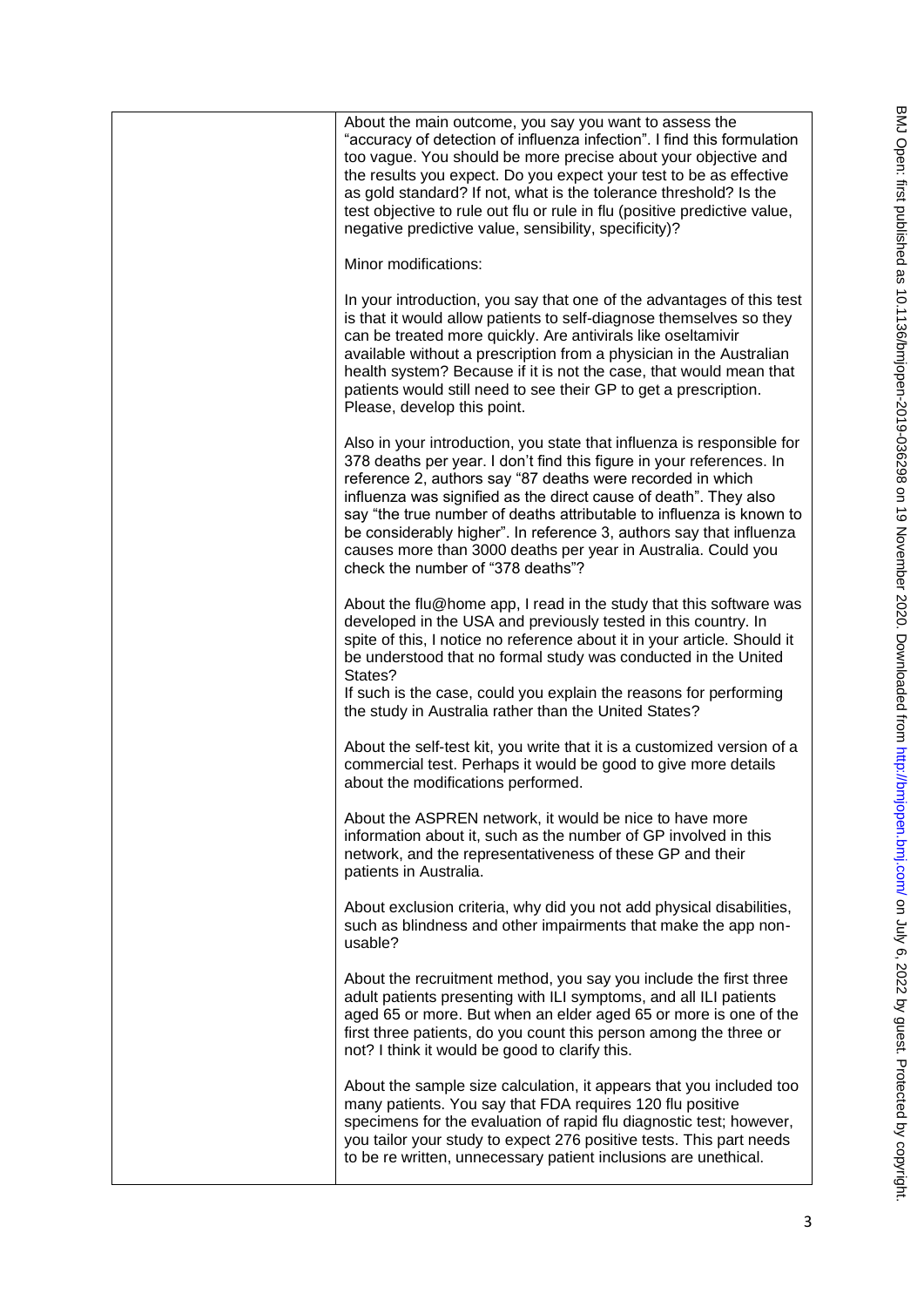| About the test results, if a patient self-test is negative, while the<br>PCR is positive for flu, how do you manage the discordance? You<br>wrote something about it in the part "Patient discontinuation", but<br>you do not specify if this apply to the situation described above.<br>I recommend to add a part about "test discordance", where you<br>specify how you handle such things. |
|-----------------------------------------------------------------------------------------------------------------------------------------------------------------------------------------------------------------------------------------------------------------------------------------------------------------------------------------------------------------------------------------------|
| In discussion, you might also add information about the cost of this<br>public health measure.                                                                                                                                                                                                                                                                                                |
| Typing errors<br>- Page 9 line 39-10 "and and"<br>- Page 11 line 40 "need to need to"                                                                                                                                                                                                                                                                                                         |

# **VERSION 1 – AUTHOR RESPONSE**

## Reviewer: 1

Lyon and colleagues present a protocol for a human subjects research study that aims to determine the accuracy of an influenza self-test whose instructions are presented through a smartphone application. The authors describe with eloquence the significance of the study, the objective, the methods, the study instruments, and the potential implications of this work. The study will start in July 2019. This reviewer believes that additional clarifications are needed, particularly about the main measurement, accuracy.

# Author response:

Thank you for these comments, we have clarified the language regarding the main outcome which is comparative accuracy of the home-based flu test compared to a reference test for flu obtained by participants' GPs.

# Main concerns:

The main outcome of the study is the accuracy of detection of influenza infection based on interpretation of the home tests, when compared to the gold standard results provided by RT-PCR testing. It is not clear whether the authors intend to measure the accuracy of the test itself, or the accuracy of the test-at-home setup, which covers several processes such as 1) being provided with a functional home test, 2) being provided with a test that will or will not produce false positives, 3) several participant actions including the use of a smartphone app and self-swabbing their nose, 4) interpretation of the readings, and 5) entering information in an app, among others. As currently stated, measured accuracy will be a composition of several types of inaccuracies along the different study processes. Having details about the accuracy of the flu@home test in a laboratory setting, for example, may be helpful. In any case, being more explicit about the type (or types) of accuracy being measured is mostly needed.

# Author response:

The reviewer is correct that we are comparing the accuracy of a test for influenza conducted entirely by untrained people at home, compared to a reference standard of an influenza test conducted by their GP. We acknowledge that there are several areas where the accuracy of a home test could indeed be lower than that of a reference test, including the 5 factors noted above. However, we note that the test provided to participants is one that has proven accuracy in clinical settings (and is widely used in clinical settings) as cited now in the manuscript discussion, mitigating points #1 and #2 above. We also note that there is now robust evidence that individuals can obtain nasal swabs for influenza detection with comparable performance to that of health care professionals (Seaman et al - now cited in the discussion), mitigating point 3. We agree that users could misinterpret the test strip reading,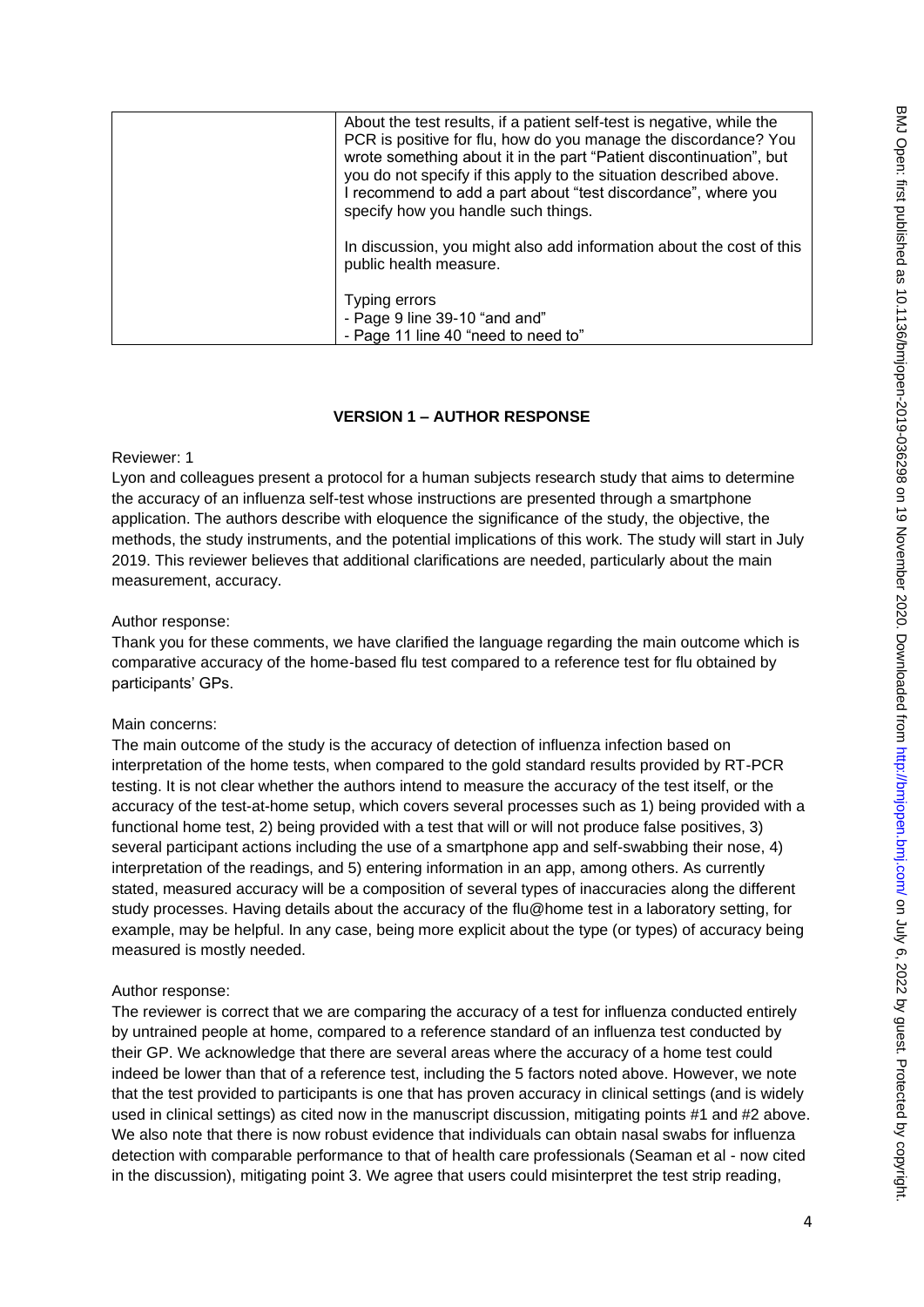which is why we ask them to take a photo of the test strip using their smartphone, allowing the research team to later make the comparison that the reviewer suggests (ie mitigating interpretation error, point 4 above). The final point about entering information in the app incorrectly is also something that we are able to monitor to some extent – we will measure the proportions of individuals who start but then abandon their test, as well as missingness of variables collected in the app. We acknowledge many of these potential issues could affect the accuracy of this type of test in home use settings, which is why we are conducting this study. We refer to these more clearly now in the Discussion section.

## Additional, minor concerns:

Reviewer comment: - Page 9: "There has not been any prior testing of the app in Australia". Has there be any prior testing of the flu@home test in Australia? All references used to calculate the sample size seem to come from US contexts, suggesting that the sample size may be too optimistic for a new environment.

### Author response:

As noted above, the app that was designed to guide users in conducting this research study was evaluated by the app developers with user feedback from individuals in the USA, it was then submitted and approved by Apple and Android app stores, meeting all such requirements in Australia. The app was used in a study of home-based flu testing in the USA, prior to the current study in Australia, providing further opportunities for improving the app and user experience (manuscript in preparation). The research team did work very closely with our Australian based collaborators who operate the ASPREN GP network, to ensure further feedback on the language and content of the app, before it was approved by the Australian Apple and Android app stores. We do not believe that further testing of the app is necessary for this research study.

Reviewer comment: - The flu@home test will very likely produce false positive and false negative results. For the benefit of participants, there seems to be a need to embed a new study process when contradictory results will arise from the flu@home when compared to RT-PCR results. All positive results at home will be handled in the same way: participants will be given links to usual care recommendations. If this comes with a positive RT-PCR result, perfect, the GP will get in touch with the participant. But what if a flu@home test is positive, but RT-PCR is negative? Will the patient be made aware of this? Or what if the home test is negative, but RT-PCR is positive? The patient will receive a call from the GP, but the test@home will have previously indicated a negative result for influenza.

## Author response:

There is clearly a risk for discordant results. We have clarified in the manuscript that a participant's clinical care was entirely under their own GP, and the flu@home test is a research test, and that any discordant results or concerns should be brought to their GP to provide appropriate medical advice.

Reviewer comment: - Related to the previous point, the patient survey does not seem to include questions about the general feeling of testing positive for influenza at home. This reviewer believes it may cause some type of distress among patients, and it may be helpful to evaluate. Author response:

We appreciate this concern. The study design mitigates patient distress by providing GP care prior to initiating home-testing. Participants received standard clinical care from their GP prior to completing the home test, and received a message in the app that says, "The interpretation of your result may differ from a medical test conducted in a clinical lab environment. In no circumstances should the results of this test be relied upon without independent consideration and confirmation by a qualified medical practitioner." Patients will be notified of the results of the reference test by their GP, who will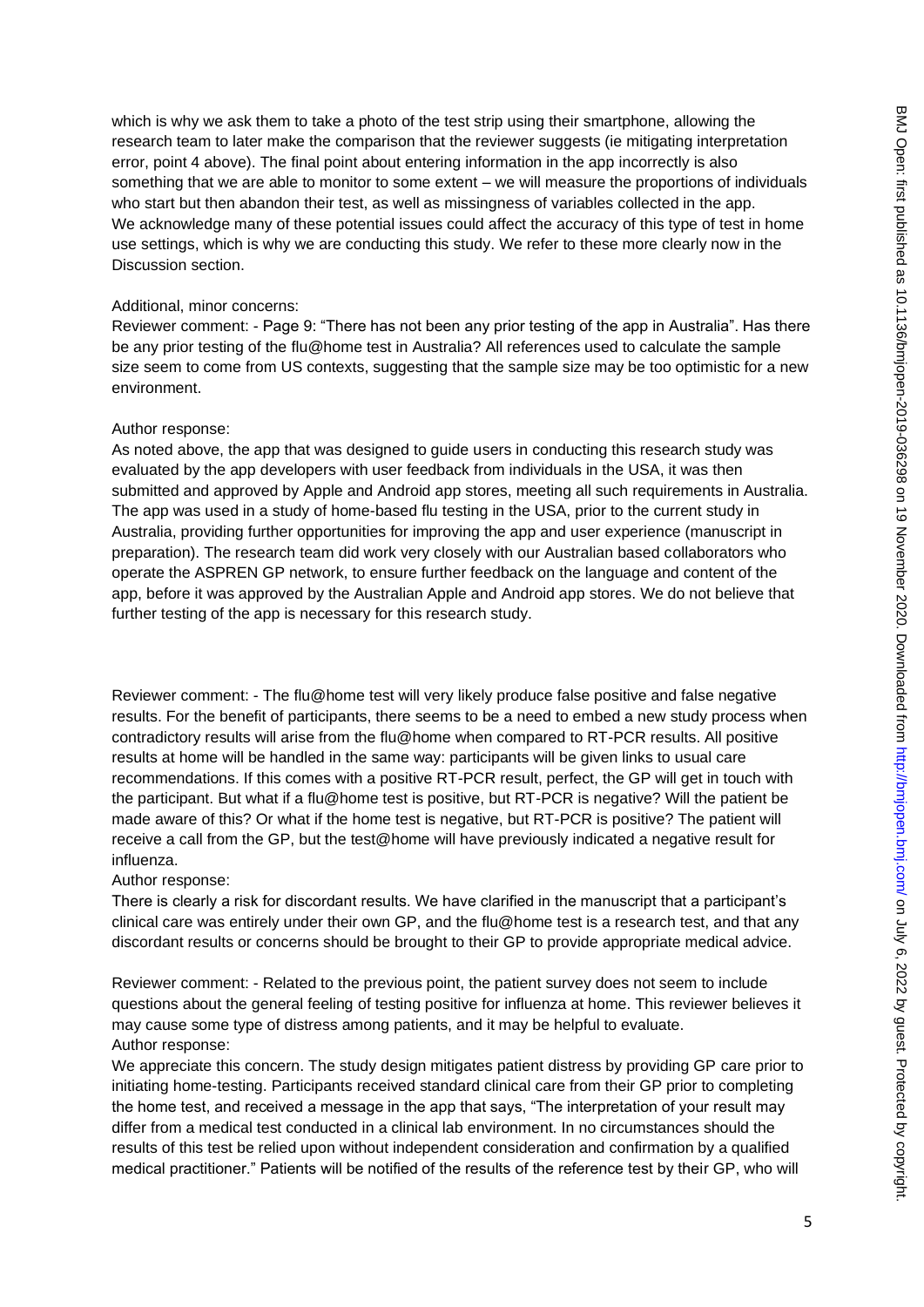provide standard care based on the RT-PCR results. Understanding general feelings of testing positive for influenza at home was out of scope for this accuracy study. We believe that the user feedback survey is robust and asks many questions around the impact or utility of the home test among users. We have used this same survey in a US evaluation of the flu@home test, and intend to compare US vs Australian responses to these surveys.

Reviewer comment: - The patient survey seems to include several questions that are not directly linked to the study objective. For example, how will questions "How many bedrooms are in your home?" or "In the past week, have you been in contact with any children under five years old for over an hour?" be used? A predictive model using responses to these questions may not be relevant. A revision seems necessary to curate the list of questions in the participant survey. Author response:

The questions in the patient survey are designed to determine exposure risk of influenza from household contacts, contact with children (among other factors) which are well known risk factors for influenza infection in the community. This information will facilitate interpretation of our results in terms of participant characteristics, including age, exposure risk, vaccination etc. We have added this explanation to the "Other variables" section on page 5).

Reviewer comment: - Data will be encrypted when transmitted to online services for storage. Is data deleted after transmission? It is not clear whether the app will store information locally. If yes (even if it's just in cache memory), will this data be encrypted too? How? This is important because the app collects sensitive information about participant's health and risk factors that could be visible to unauthorized people.

## Author response:

The flu@home Australia app is available for personal devices which are expected to be under control of an individual who uses a passcode to access the device. All supported devices use encryption to protect app data resident on the device. This encryption is afforded by the device itself, not a specific application. In the event that a device is stolen, the device's onboard locking feature is the front-line defense against access to data on the device. The flu@home application does not collect the user's name, email, or other key identifiable information in the app. It focuses on data collection of symptoms, disease presentation, and some demographics. The level of data protection offered by the flu@home app is the same level of protection afforded to most other health applications, email, messaging, etc. available on a mobile device. This information has been clarified in the manuscript and Appendix A.

Reviewer comment: The protocol background could be enriched by including references to previous studies that have evaluated the effectiveness of smartphone-based data collection of ILI symptoms both in high and low-income settings.

Author response:

We have added several citations of studies that have used smartphone apps to collect data on ILI symptoms. However, it is worth distinguishing that previous studies have collected ILI symptoms for public health surveillance of influenza, whereas the flu@home app serves as a tool to facilitate individual patient's diagnosis and management of an influenza illness.

#### Reviewer: 2

I have reviewed this protocol with great interest and I thank you for this opportunity. The study is interesting and promising. A self-administered test could indeed be very useful in primary care considering the very high incidence of influenza infection. The app helps to interpret the result and have also an educative impact. However there are some points I would like to discuss. The overall quality of the protocol is good but there is one major modification and a few minor modifications that should be made before considering this article for publication.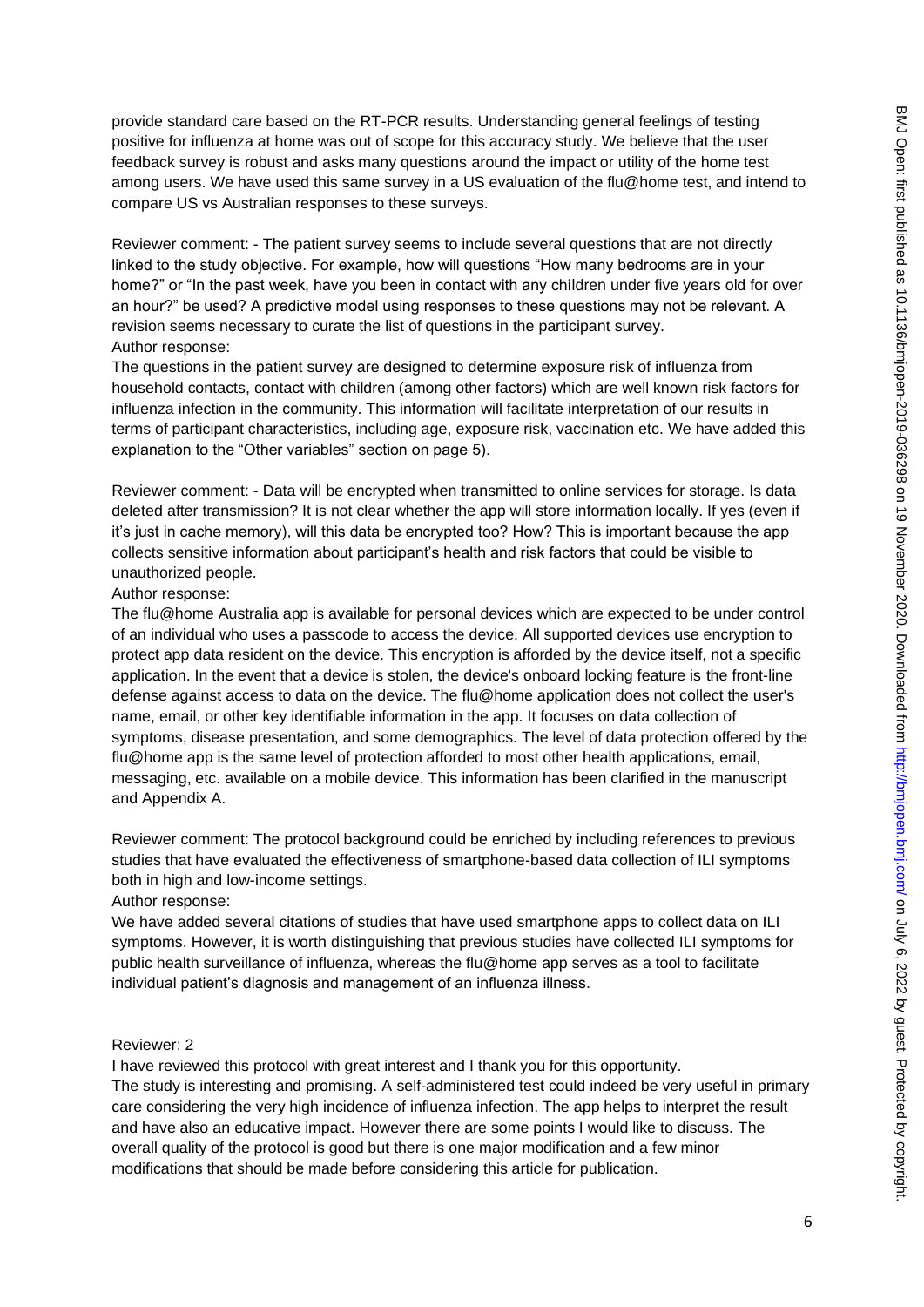### Author response:

Thank you for these comments, we have clarified the language regarding the main outcome measure of comparative accuracy.

#### Major modification:

About the main outcome, you say you want to assess the "accuracy of detection of influenza infection". I find this formulation too vague. You should be more precise about your objective and the results you expect. Do you expect your test to be as effective as gold standard? If not, what is the tolerance threshold? Is the test objective to rule out flu or rule in flu (positive predictive value, negative predictive value, sensibility, specificity)?

#### Author response:

We have restated this more clearly in the introduction, namely that this is a comparative accuracy study of home based influenza test (index test) compared to GP obtained influenza test (reference test). We do not state a priori that we expect the index test to be more or less effective than the reference test, nor do we state its 'tolerance threshold'. We also do not feel it is necessary to specify which of the test accuracy metrics are of more or less interest here, all have value depending on the pretest probability of flu, expected use of the test results and multiple other factors.

### Reviewer comment

### Minor modifications:

In your introduction, you say that one of the advantages of this test is that it would allow patients to self-diagnose themselves so they can be treated more quickly. Are antivirals like oseltamivir available without a prescription from a physician in the Australian health system? Because if it is not the case, that would mean that patients would still need to see their GP to get a prescription. Please, develop this point.

Also in your introduction, you state that influenza is responsible for 378 deaths per year. I don't find this figure in your references. In reference 2, authors say "87 deaths were recorded in which influenza was signified as the direct cause of death". They also say "the true number of deaths attributable to influenza is known to be considerably higher". In reference 3, authors say that influenza causes more than 3000 deaths per year in Australia. Could you check the number of "378 deaths"?

#### Author response:

Thank you for pointing this out. The 378 deaths per year was mistakenly pulled from a research study that did not encompass all of Australia. We have updated the statistic to 1,500- 3000 deaths per year from influenza, as reported by the Influenza Specialist Group (citation added). We have also amended the discussion to note that a) antivirals are only currently available with prescription, but this does not necessarily require a face to face consultation, b) corrected the references in the introduction to ensure we have cited these correctly.

#### Reviewer comment:

About the flu@home app, I read in the study that this software was developed in the USA and previously tested in this country. In spite of this, I notice no reference about it in your article. Should it be understood that no formal study was conducted in the United States?

If such is the case, could you explain the reasons for performing the study in Australia rather than the United States?

Author response:

We have responded to this point above.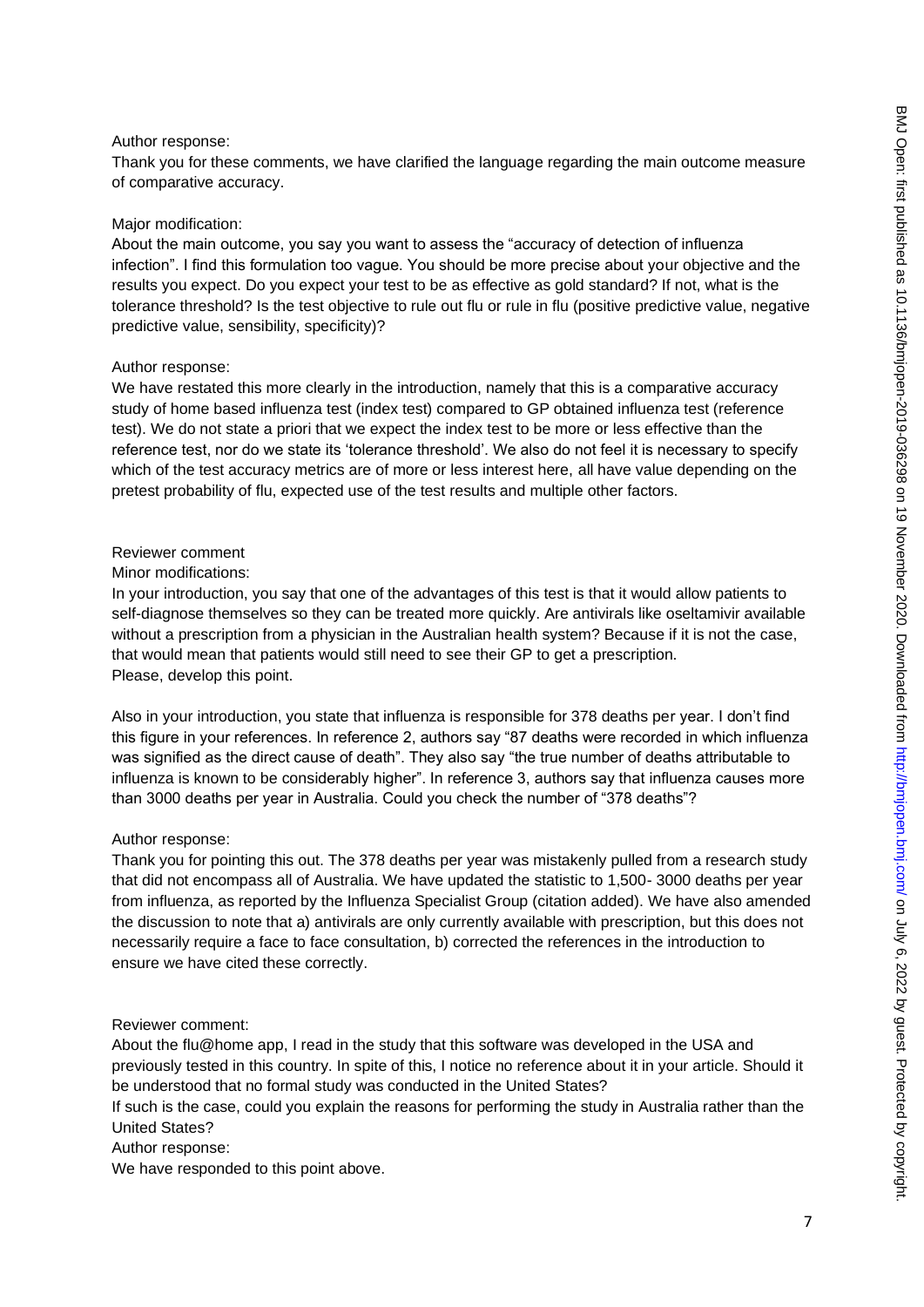One reason we conducted this study in Australia is to take advantage of the southern hemisphere flu season, having previously conducted a study in the US flu season immediately prior. The northern hemisphere/southern hemisphere winter seasons and flu seasons facilitates research on this seasonal infection. Furthermore our Australian collaborators were similarly interested in the potential value for this type of self-test in Australian primary care, given the burden of influenza.

### Reviewer comment:

About the self-test kit, you write that it is a customized version of a commercial test. Perhaps it would be good to give more details about the modifications performed.

### Author response:

We have clarified that we did not modify the Quidel Quickvue test in any way. The packaging of the test was rebranded to include the flu@home logo, but all of the test components inside the box remain exactly the same at the Quidel Quickvue test.

### Reviewer comment:

About the ASPREN network, it would be nice to have more information about it, such as the number of GP involved in this network, and the representativeness of these GP and their patients in Australia. Author response:

We have provided some more information about the ASPREN network and added citations to previous work from this group (Study Population section, page 4).

### Reviewer comment:

About exclusion criteria, why did you not add physical disabilities, such as blindness and other impairments that make the app non-usable?

### Author response:

Our exclusion criteria are "non-English speakers, people who are incarcerated, people highly dependent on medical care who may be unable to give consent, and people with a cognitive impairment, an intellectual disability or mental illness". We did not specifically mention physical disabilities or impaired vision but left the decision to recruit a patient up to their own GP at the time of their visit which is consistent with most research conducted in GP settings.

## Reviewer comment:

About the recruitment method, you say you include the first three adult patients presenting with ILI symptoms, and all ILI patients aged 65 or more. But when an elder aged 65 or more is one of the first three patients, do you count this person among the three or not? I think it would be good to clarify this. Author response:

In the recruitment method described in the paper, we will recruit three adults with ILI symptoms under age 65 per week, plus all individuals over age 65 who present ILI in clinic. In the scenario posed by the reviewer, the elder patient would not count towards the first three adult patients presenting ILI in clinic. However, after the submission of this protocol we expanded the enrollment to any patient presenting with an ILI who is 18 years and over, has a smartphone and agrees to participate in the study. Therefore, this issue is no longer included in the manuscript.

## Reviewer comment:

About the sample size calculation, it appears that you included too many patients. You say that FDA requires 120 flu positive specimens for the evaluation of rapid flu diagnostic test; however, you tailor your study to expect 276 positive tests. This part needs to be re written, unnecessary patient inclusions are unethical.

## Author response:

We provide the FDA recommendation for regulatory approval of influenza tests that are designed for use in clinical settings, however they do not provide guidance for sample size for studies of influenza that are conducted in home settings. The sample size recommended by the FDA does not have any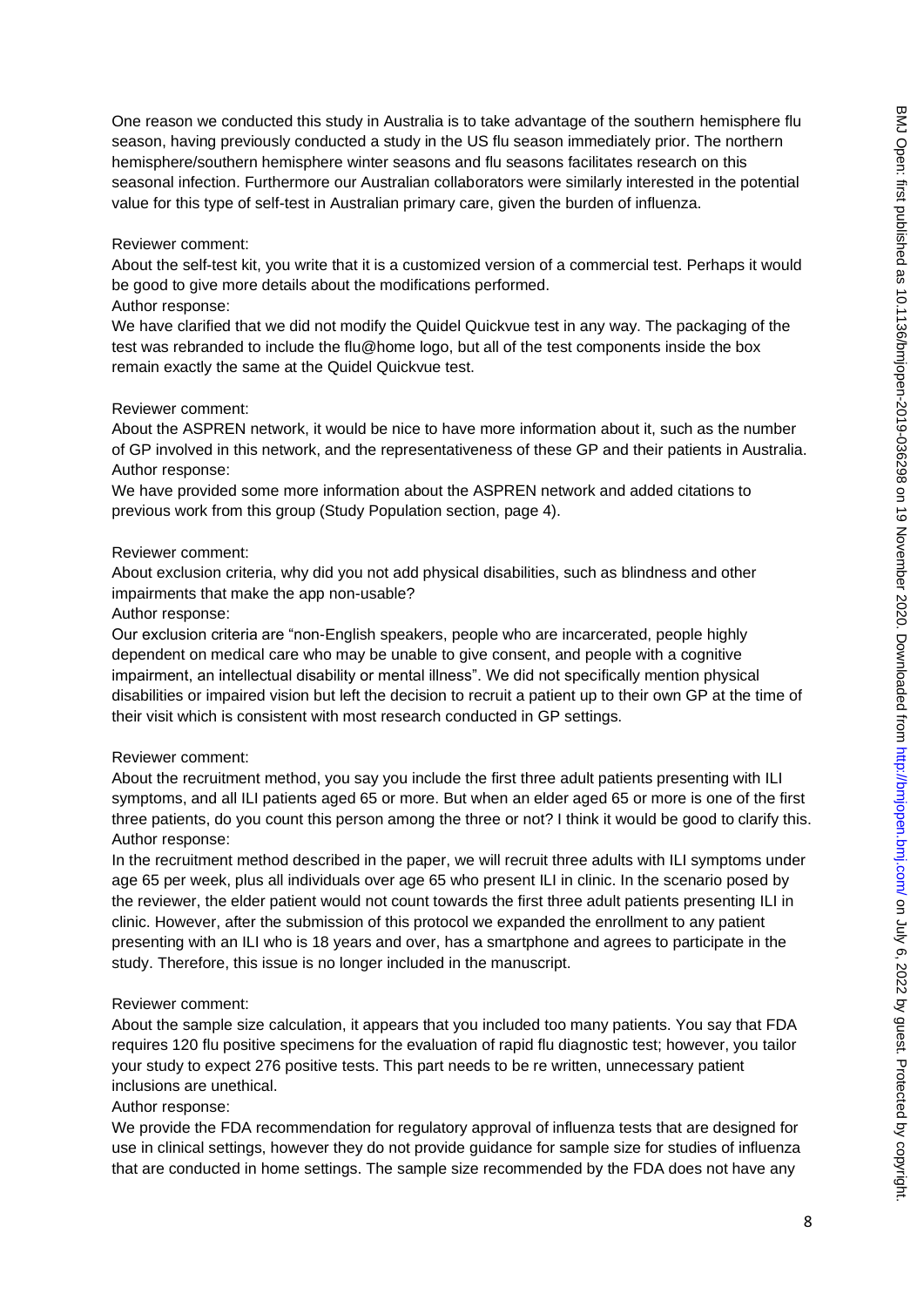particular scientific basis. We expect that the confidence intervals around test accuracy measures are likely to be far broader for the flu@home test, given the multiple potential reasons why accuracy may be lower, hence a larger sample size is necessary.

### Reviewer comment:

About the test results, if a patient self-test is negative, while the PCR is positive for flu, how do you manage the discordance? You wrote something about it in the part "Patient discontinuation", but you do not specify if this apply to the situation described above.

I recommend to add a part about "test discordance", where you specify how you handle such things. Author response:

As noted above, clinical care for participants will use the GP's reference test and will entirely be based on the patient's own GP. Within the materials given to patients in the study, they are provided with guidance on what to do with test results that are discordant with their GP test results and/or recommendations. Participants are clearly provided information that this is a research study, and that their GP's care is the standard of care.

### Reviewer comment:

In discussion, you might also add information about the cost of this public health measure. Author response:

We have noted that the comparative costs of home testing (vs usual GP care) would need to be considered in deployment of home based testing. Obviously in this study we are not intending to perform an economic analysis.

Reviewer comment: Typing errors - Page 9 line 39-10 "and and" - Page 11 line 40 "need to need to" Author response: We have made these edits.

# **VERSION 2 – REVIEW**

| <b>REVIEWER</b>        | Jose Tomas PRIETO<br>Private sector. France |
|------------------------|---------------------------------------------|
| <b>REVIEW RETURNED</b> | 22-Jun-2020                                 |

| <b>GENERAL COMMENTS</b> | Re - main outcome of the study. The authors have not<br>satisfactorily changed the description of the main outcome in<br>introduction and abstract, and this reviewers believes that the<br>problem has not been resolved yet. As described, the main<br>outcome seems to continue to be the accuracy of the home test<br>and not the accuracy of results in this particular, home context.<br>This is a problem at least for two main reasons: 1) because there<br>seems to be an implicit parallel between the test conditions in the<br>GP context and the test conditions in the home context, and 2)<br>interpretation - e.g., what would a 90% accuracy result mean?<br>Would this be explained by sensitivity/specificity of tests, or rather,<br>by participant dexterity with apps or swabs? More transparency is<br>needed to avoid misinterpretation of the work done. |
|-------------------------|-----------------------------------------------------------------------------------------------------------------------------------------------------------------------------------------------------------------------------------------------------------------------------------------------------------------------------------------------------------------------------------------------------------------------------------------------------------------------------------------------------------------------------------------------------------------------------------------------------------------------------------------------------------------------------------------------------------------------------------------------------------------------------------------------------------------------------------------------------------------------------------|
|                         | Re - prior testing of the app in Australia. The authors have not<br>responded to this reviewer's earlier comment. Authors state on<br>page 9 that "The expected completion rate of the home testing                                                                                                                                                                                                                                                                                                                                                                                                                                                                                                                                                                                                                                                                               |
|                         | procedure is based on a USA-based pilot study that found that                                                                                                                                                                                                                                                                                                                                                                                                                                                                                                                                                                                                                                                                                                                                                                                                                     |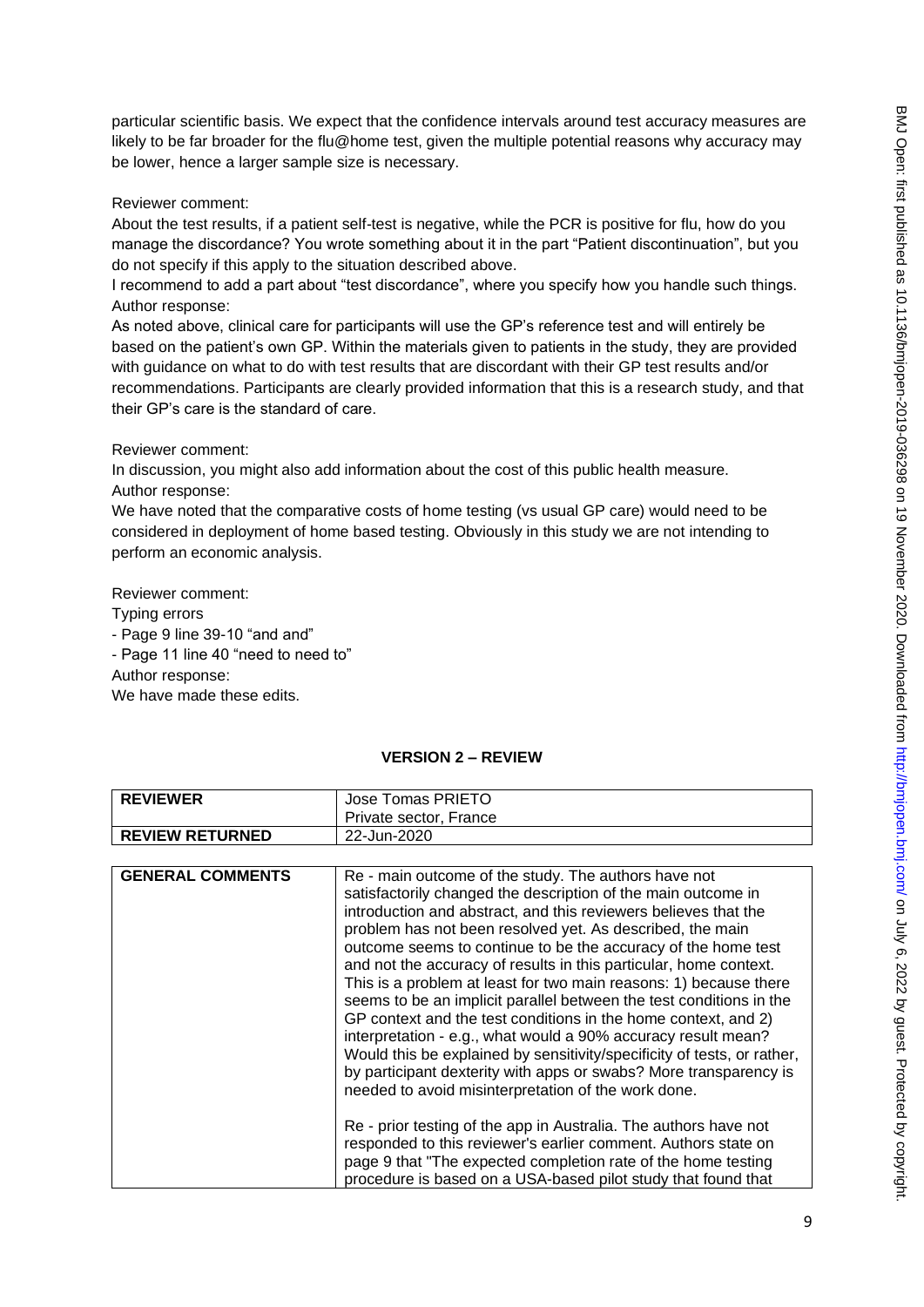| 60% of individuals completed the flu@home test kit when it was<br>mailed to them." This was used to calculate the sample size in the<br>Australian case. Is there any evidence that the USA case can be<br>transposed to the Australian case? For example, are participation<br>rates in similar contexts comparable between the countries? Are<br>smartphone or app usage similar? |
|-------------------------------------------------------------------------------------------------------------------------------------------------------------------------------------------------------------------------------------------------------------------------------------------------------------------------------------------------------------------------------------|
| Authors responded that "any discordant results or concerns should<br>be brought to their GP to provide appropriate medical advice." Has<br>this been discussed with participating GPs, and are they aware of<br>the probable additional burden of work?                                                                                                                             |
| Re - "Understanding general feelings of testing positive for<br>influenza at home was out of scope for this accuracy study." If the<br>goal is to scale-up, this reviewer believes that the user experience<br>is key when dealing with a health app. The fact that this question<br>was not asked in a previous survey is not reasonable justification.                            |

# **VERSION 2 – AUTHOR RESPONSE**

Author response: We have added this as a limitation. See also response below

Reviewer 1

Re - main outcome of the study. The authors have not satisfactorily changed the description of the main outcome in introduction and abstract, and this reviewer believes that the problem has not been resolved yet. As described, the main outcome seems to continue to be the accuracy of the home test and not the accuracy of results in this particular, home context. This is a problem at least for two main reasons: 1) because there seems to be an implicit parallel between the test conditions in the GP context and the test conditions in the home context, and 2) interpretation - e.g., what would a 90% accuracy result mean? Would this be explained by sensitivity/specificity of tests, or rather, by participant dexterity with apps or swabs? More transparency is needed to avoid misinterpretation of the work done.

Author response: We are clear in the revised manuscript that the main outcome of the study is indeed comparative accuracy. In addition, we also will evaluate multiple aspects that could impact the accuracy of the index test. This includes asking participants about their experience in completing a low-nasal swab, as well as determining the mobile app usability.

Re - prior testing of the app in Australia. The authors have not responded to this reviewer's earlier comment. Authors state on page 9 that "The expected completion rate of the home testing procedure is based on a USA-based pilot study that found that 60% of individuals completed the flu@home test kit when it was mailed to them." This was used to calculate the sample size in the Australian case. Is there any evidence that the USA case can be transposed to the Australian case? For example, are participation rates in similar contexts comparable between the countries? Are smartphone or app usage similar?